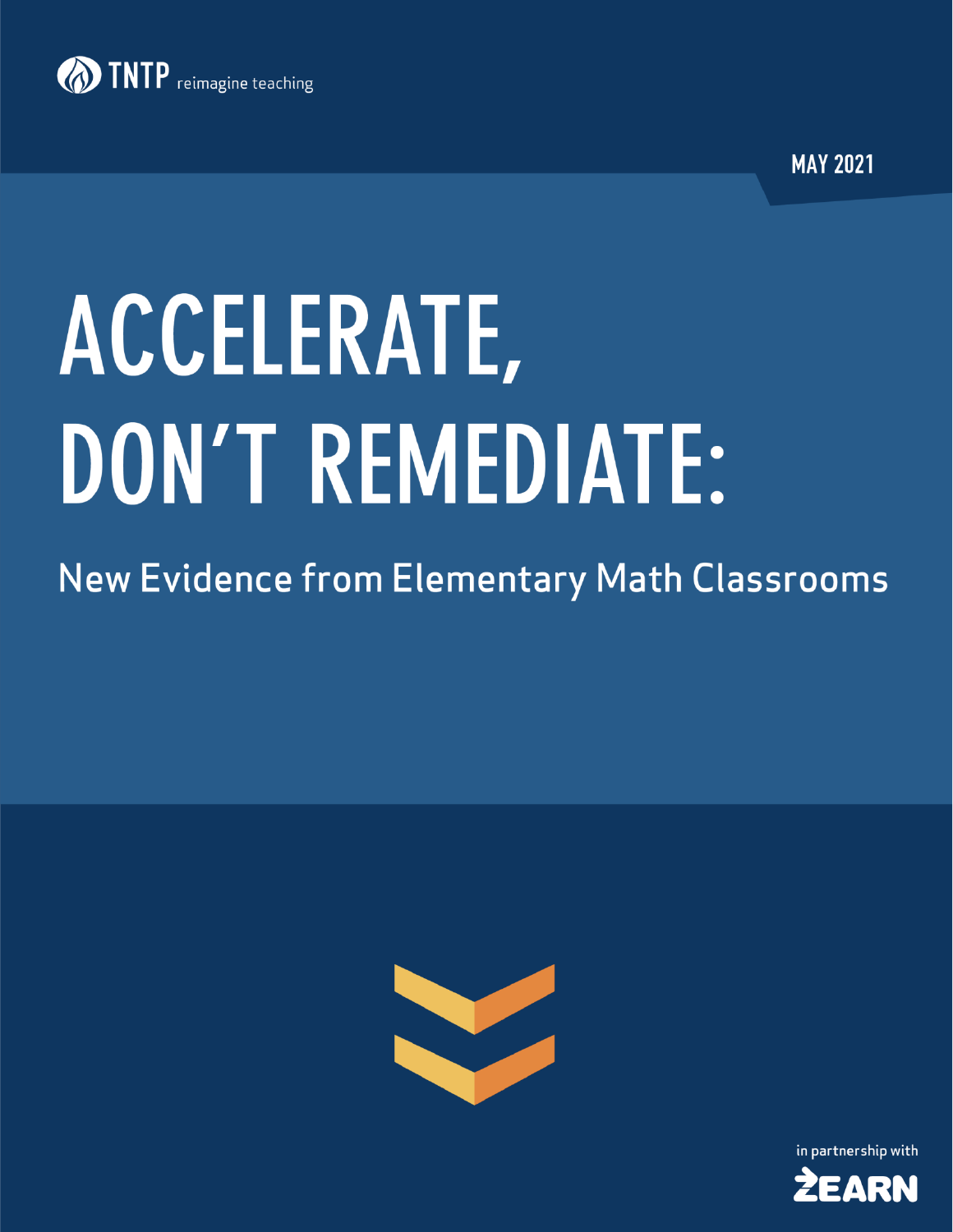



## **Introduction**

With the COVID-19 pandemic waning, school systems are shifting their focus from surviving the crisis to helping students recover from the social, emotional, and academic toll of the most significant disruption to K-12 education in history. That process will take years—but the choices system leaders make over the next few months as they plan for the 2021-22 school year will be crucial.

On the academic front, one choice looms especially large. Research suggests more students have experienced more unfinished learning over the last year than ever before. How should schools help them get back to grade level—and back on track to pursue their goals after high school?

The most common approach is what's known as *remediation*, or assigning work better suited for earlier grades. For example, at the beginning of third grade, a teacher would review all second-grade content the students missed before moving on to third-grade work. It's an intuitive strategy, and one that many teachers have been told to use throughout their careers, starting in teacher preparation programs. However, our [own pre-pandemic research](https://opportunitymyth.tntp.org/) showed that it can actually hurt students and exacerbate racial inequities.

Over the past year, [an alternative has gained traction across the country:](https://www.vox.com/22380650/school-remote-distance-learning-pandemic-covid-19) *learning acceleration.* In this approach, the fourth-grade teacher starts with fourth-grade content, and strategically builds in key third-grade concepts when students might need them to master the grade-level work. This "just-in-time teaching" ensures students spend more time on the work of their grade—the key to ultimately catching up.

New data from [Zearn,](https://about.zearn.org/) a nonprofit organization whose online math platform is used by one in four elementary students nationwide, provides one of the first direct comparisons of these two approaches—and compelling new evidence that school systems should make learning acceleration the foundation of their academic strategies next year and beyond.

Our work with Zearn uncovered striking findings. An analysis of data from Zearn encompassing more than two million students in more than 100,000 elementary math classrooms<sup>1</sup> shows:

- Students who experienced learning acceleration struggled less and learned more than students who started at the same level but experienced remediation instead.
- Students of color and those from low-income backgrounds were more likely than their white, wealthier peers to experience remediation—even when they had already demonstrated success on grade-level content.
- Learning acceleration was particularly effective for students of color and those from low-income families.

Put simply, this data provides strong evidence that learning acceleration works, and that it could be key to unwinding generations-old academic inequities the COVID-19 pandemic has only exacerbated. As we found in *[The Opportunity](https://opportunitymyth.tntp.org/)  [Myth,](https://opportunitymyth.tntp.org/)* all students can succeed when given a chance to do grade-level work—and that students of color and lowincome students are most likely to be denied those opportunities. System leaders have an important opportunity in the months ahead to start providing teachers with the resources and support they need—and to start building the skill and belief that's necessary—to help every student engage in grade-level work right away.

<sup>&</sup>lt;sup>1</sup> To better understand the effectiveness of learning acceleration vs. remediation, some of the findings below are based on a subset of 3<sup>rd</sup> – 5<sup>th</sup> grade students who missed key content last year (N = approximately 6,000 classrooms and 50,000 students). See the Methodology section below for more details.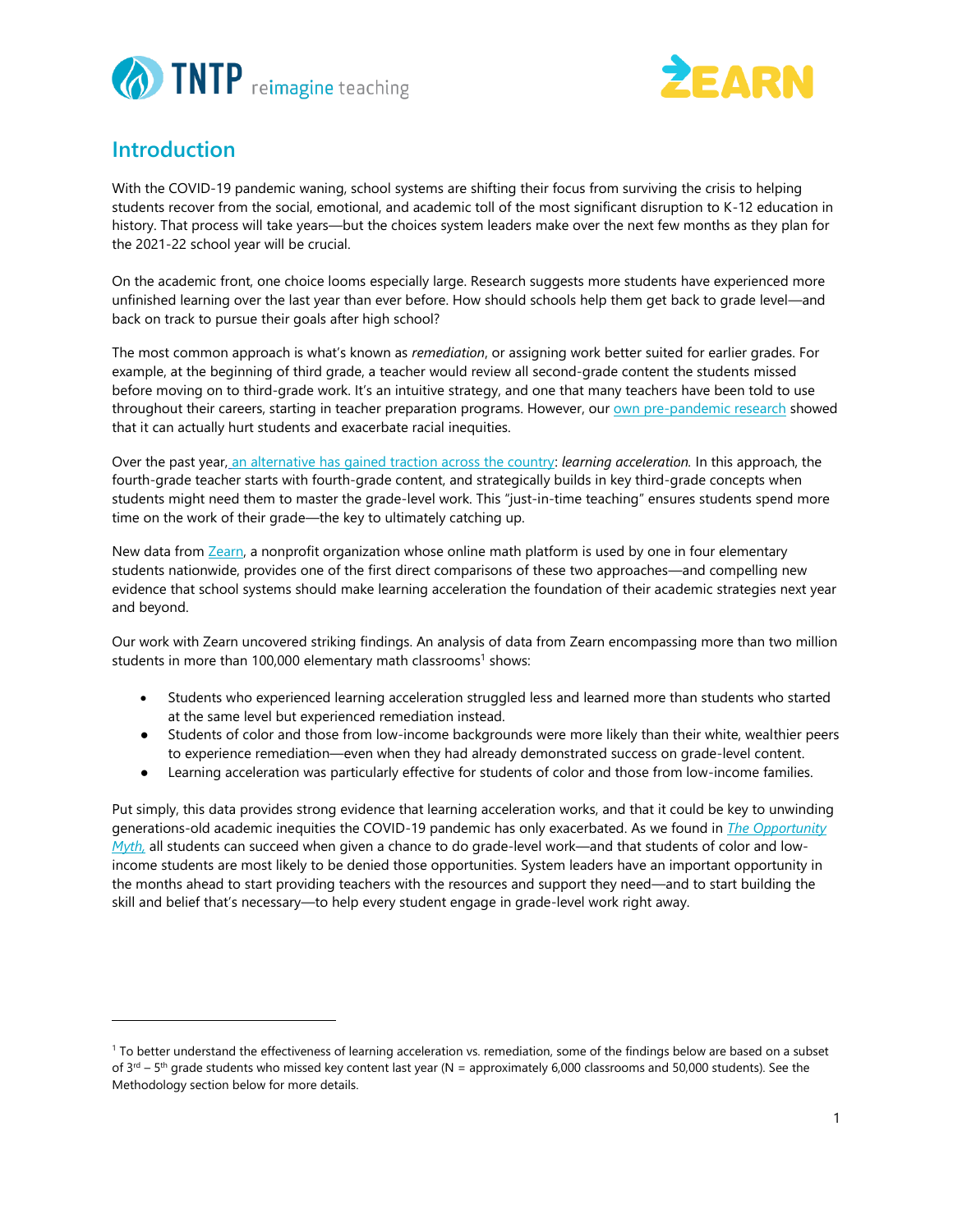



# **Methodology**

This analysis is informed by aggregated data from over 100,000 classrooms and over 2 million students who used Zearn's K-5 online math platform during the 2020-21 school year—approximately 10% of the total elementary public school enrollment nationwide.<sup>2</sup> Zearn identified more than 6,000 third-, fourth-, and fifth-grade classrooms serving more than 50,000 students who, because of school closures, missed an entire section of critical math content during the 2019- 2020 school year, and had at least three years of historical, continuous Zearn usage to allow for analyzing trends over time. In response to these missed learning opportunities, Zearn published revised [scope and sequences](https://about.zearn.org/learning-recovery-scope-and-sequences-downloads) prior to the start of the 2020-21 school year to help teachers use the platform to implement a learning acceleration strategy. Some teachers ultimately followed these new scope and sequences, while others opted for traditional remediation by starting with other, less-connected below-grade-level content—essentially beginning their instruction wherever students left off when schools closed in the 2019-20 school year. This created a natural experiment to compare the effectiveness of remediation to that of learning acceleration.

Zearn compared the results of students in identified 3rd-5th grade classrooms who experienced

| REMEDIATION<br><b>Spending significant time</b><br>in below-grade level<br>content before moving<br>into new learning              | <b>ACCELERATION</b><br><b>Connecting unfinished</b><br>learning into the context<br>of new learning                                                          |  |
|------------------------------------------------------------------------------------------------------------------------------------|--------------------------------------------------------------------------------------------------------------------------------------------------------------|--|
| covering many<br>objectives or standards<br>from prior grades/units<br>(usually extending to a<br>month or more of<br>instruction) | integrating a few<br>lessons from prior<br>grades/units                                                                                                      |  |
| isolated from grade-<br>appropriate learning                                                                                       | Just-in-time to grade-<br>appropriate learning<br>(whether in core or<br>extended time)                                                                      |  |
| usually with greater than<br>50% of time on procedural<br>fluency                                                                  | always with an<br>appropriate balance of<br>fluency, conceptual<br>understanding, and<br>application work<br>* <u>See Appendix</u> for a<br>detailed example |  |

remediation with those who experienced learning acceleration during the 2020-21 school year, focusing on:

- The extent to which they struggled with grade-level content—as measured by the alerts Zearn automatically generates when students repeatedly answer questions incorrectly<sup>3</sup>—relative to how those same students struggled prior to the pandemic.
- The number of grade-level lessons they completed during the 2020-21 school year.
- The connection between below-grade content and what students were focused on in grade-level lessons.

 $2$  The findings of this report are based on de-identified and aggregated usage data collected by Zearn in accordance with its Privacy Policy and school and district partner agreements. No protected student data was utilized or disclosed in connection with the preparation of this report or its findings.

<sup>&</sup>lt;sup>3</sup>As students complete Zearn digital lessons, an embedded daily diagnostic assesses each student's understanding. When a student answers incorrectly, the program automatically provides additional support and scaffolding from prior grades or prior units; this is called a "Boost." Students are then given a new problem to demonstrate understanding. If a student continues to struggle after multiple Boosts, the teacher receives an alert. In this analysis, only alerts that show repeated struggle on grade-level lessons are included, referenced throughout this paper as "repeated struggle alerts."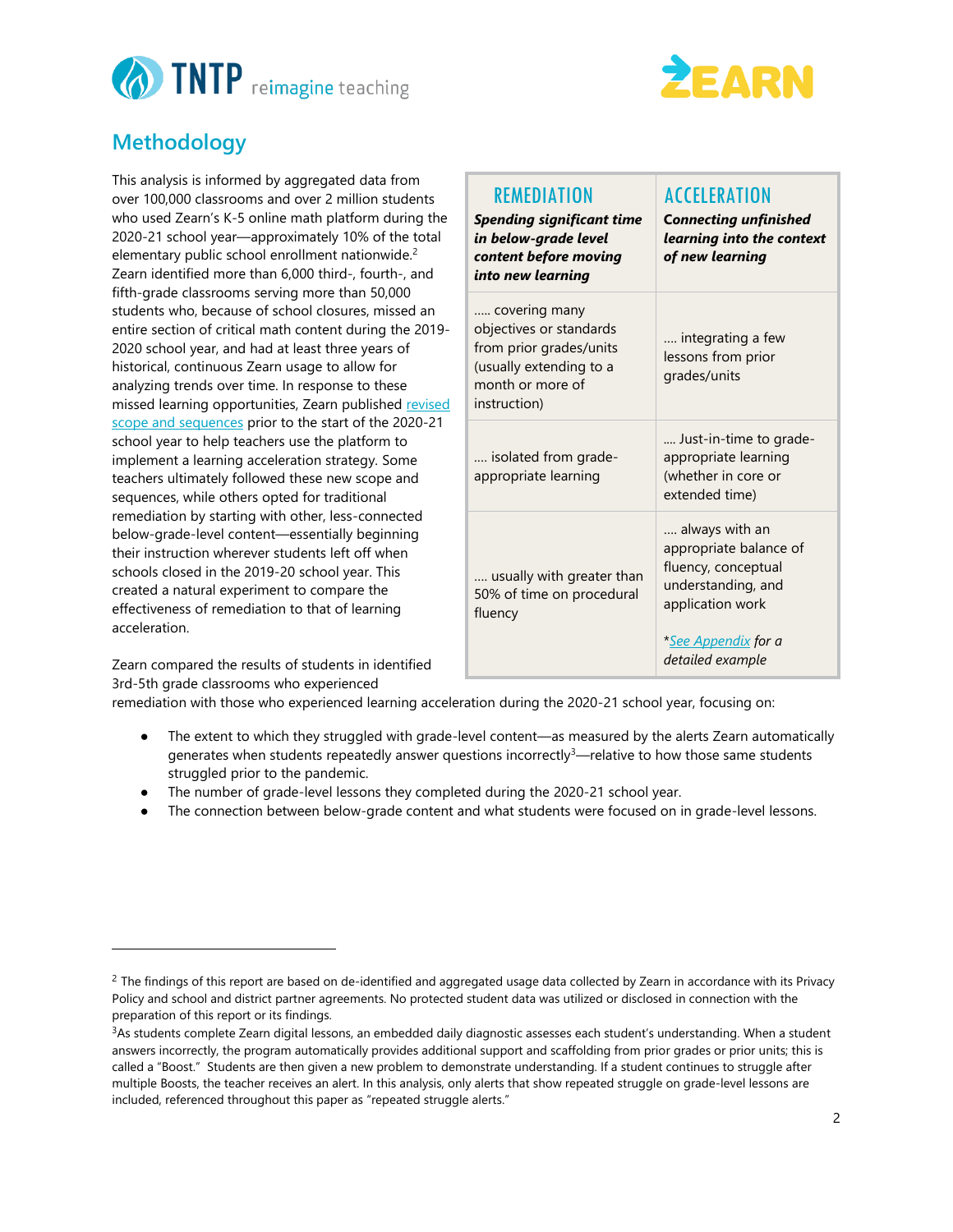



# **Findings**

#### Students who experienced learning acceleration struggled less and learned more than students who started at the same level but experienced remediation instead.

For many classrooms using Zearn, the pandemic brought an abrupt halt to schooling, and students missed entire sections of grade-level content in 2019-2020. Leading up to the pandemic, these classes' rates of struggle were similar and trended in similar directions<sup>4</sup>. But their results this year diverged significantly. Classes that experienced remediation in their new grade this year struggled on their grade-level content significantly more than classes that experienced learning acceleration. This is particularly notable because the intent of remediation is to avoid struggle by presenting students with content that they've seen before. Our findings suggest that a remediation-based approach results in even more struggle (see Figure 1).

But it wasn't just that the classes that experienced learning acceleration struggled less. They also completed 27% more grade-level lessons. In fact, students in those classes mostly regained their pre-pandemic success on grade-level mathematics despite all the interruptions of the past year.<sup>5</sup>



SOURCE: N = 27,926 students / 3,742 classrooms for the remediated group. N = 22,713 students / 2,337 classrooms for the learning acceleration group. Zearn data drawn from 3rd, 4th, and 5th grade classrooms in school grades that missed the final set of lessons of previous school year with sufficient student activity and 3+ years of continuous data

<sup>4</sup> For example, in 2018-2019, classrooms that would eventually receive learning acceleration in 2020-2021 had 10.2 repeated struggle alerts per lesson for a typical class of 20, while this rate was 9.2 for classes that would eventually be remediated in 2020- 2021. Both class types increased their repeated struggle alerts by 1.4 in 2019-2020.

<sup>&</sup>lt;sup>5</sup> See Figure 1. In this analysis, only repeated struggle alerts from grade-level lessons are included. In 2018-2019, classrooms in the remediation group tended to struggle slightly less than classes in the learning acceleration group, with 9.2 struggle alerts (in a class of 20) per lesson to 10.2, respectively. Differences in the amount of repeated struggle alerts generated by the two class types were tested with a linear regression-based difference-in-difference model. The difference in 2019 to 2021 changes in total repeated struggle alerts per lesson was 4.42 for a class of 20 students, which was significantly different from 0 at the p < 0.001 level. Percent increase in grade-level lessons completed was calculated by subtracting the mean number of grade-level lessons completed in remediated classrooms from the mean number of grade-level lessons completed in learning acceleration classrooms and then dividing that difference by the mean number of grade-level lessons completed in remediated classrooms.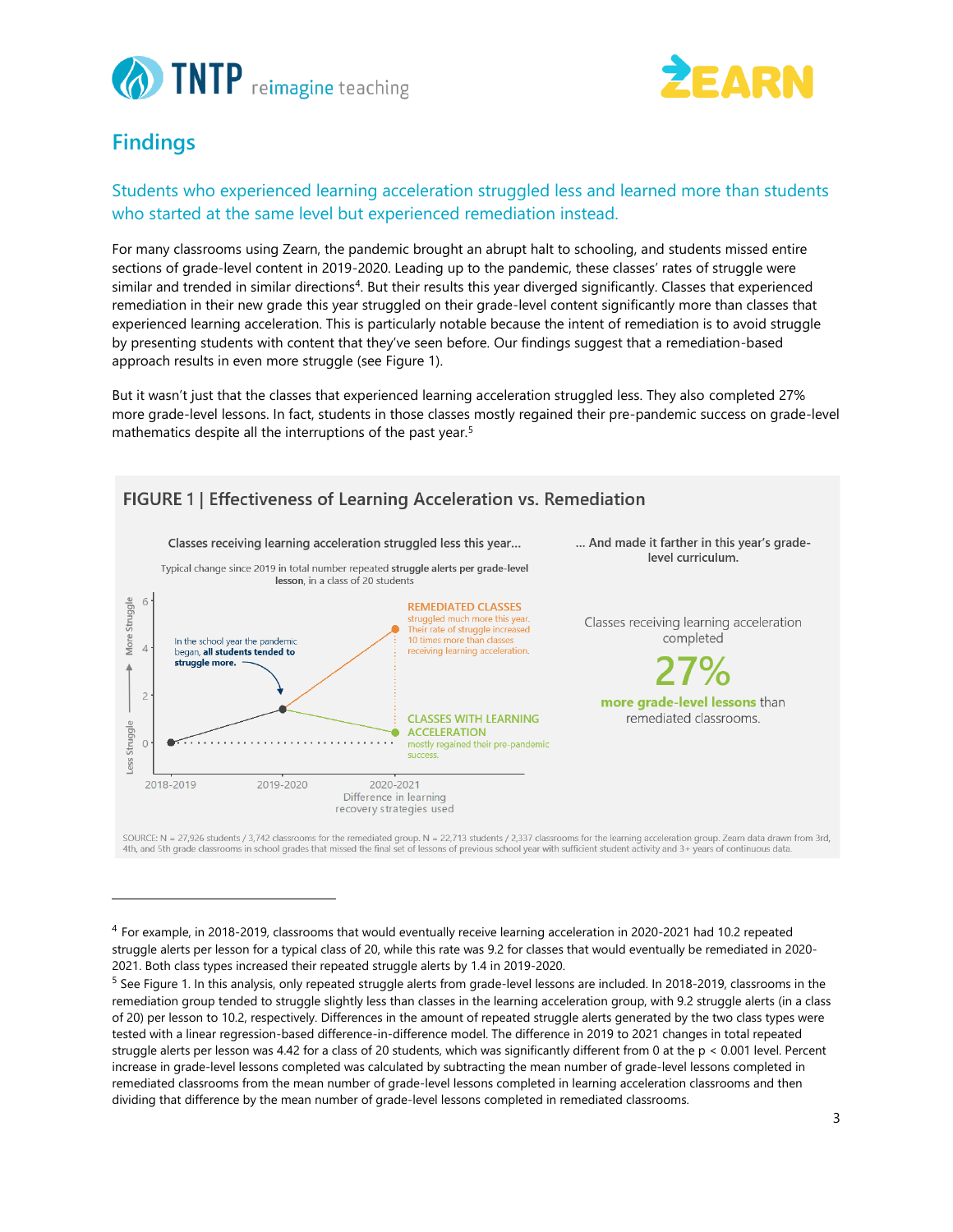



This has big implications for students. It reaffirms our finding from *The Opportunity Myth* that remediation can become a vicious cycle: as gaps accumulate year after year, students miss more and more grade-appropriate content in favor of review of content from previous grades and become increasingly less likely to ever make it back to gradelevel mastery.

#### Students of color and those from low-income backgrounds were more likely than their white, wealthier peers to experience remediation—even when they had already mastered grade-level content.

As Figures 2 and 3 show, Black and Latinx students, as well as students in high-poverty schools, were more likely to experience remediation than white students and those in lower-poverty schools who had identical success on early grade-level content.<sup>6</sup> Students in high-poverty schools were nearly twice as likely to be remediated as students in low-poverty schools, and in schools with mostly students of color, nearly 1 in 6 students were remediated—regardless of their success on grade-level content earlier in the year. In other words, faced with the similar data on grade-level mastery, teachers were less likely to believe students of color and those from low-income families were ready to engage with grade-level work.

FIGURE 2 | Students from historically marginalized communities were remediated more often than those who had similar success on grade-level content.



Percent of students remediated by the number of repeated struggle alerts per lesson in the first unit of grade-level content, for a class of 20 students

SOURCE: N = 2,249,669 students from 102,580 classrooms. Zearn data drawn from schools for whom Zearn has school-level demographic data in classrooms with sufficient student activity in 2020-2021 school year

 $6$  Note: See Figures 2 and 3. In this analysis, only repeated struggle alerts from the first set unit of grade-level lessons in the Zearn platform are included. Remediation defined as spending at least 20% of time on Zearn lessons from the prior grade-level. High poverty schools defined as schools where at least 75% of students receive are eligible for free or reduced-price lunch (FRL); low poverty schools are schools where less than 40% of students receive are FRL-eligible. We also tested differences in the probability of remediation by school demographic classifications using a student-level logistic regression with controls for each school-level demographic group and their interaction with individual repeated struggle rate on the first unit of grade-level content. Estimates for students creating zero repeated struggle alerts were significantly different between students in majority white schools and students in majority Black, Latinx, or majority American Indian schools, and between students in low-poverty schools compared to students in high-poverty schools or mid-poverty schools.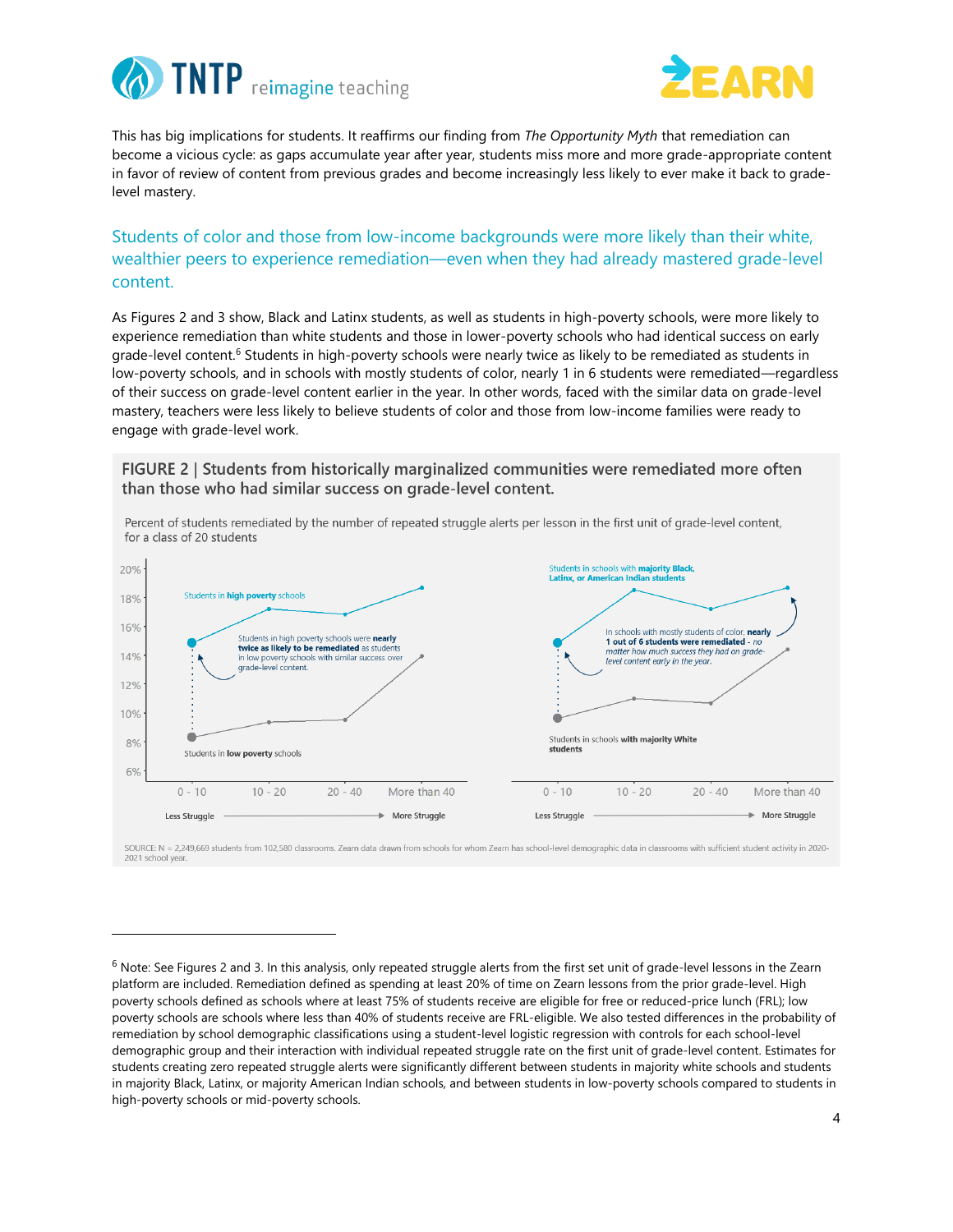



FIGURE 3 | Students from historically marginalized communities were more likely to be remediated even when they are succeeding on grade-level content.

Percent of students in a classroom with only  $0 - 2.5$  repeated struggle alerts per lesson in the first unit of grade-level content, for a class of 20 students

| Schools classified as                                                                                                                                                                                               | Percent<br>Remediated | Schools with majority of                   | Percent<br>Remediated |
|---------------------------------------------------------------------------------------------------------------------------------------------------------------------------------------------------------------------|-----------------------|--------------------------------------------|-----------------------|
| Lower Poverty $(0 - 40\%$ students FRL-eligible)                                                                                                                                                                    | 8%                    | American Indian or Native Alaskan Students | 46%                   |
| Mid Poverty (40% - 75% students FRL-eligible)                                                                                                                                                                       | 14%                   | Asian or Pacific Islander Students         | 8%                    |
| Higher Poverty (75% or more students FRL-eligible)                                                                                                                                                                  | 17%                   | <b>Black Students</b>                      | 14%                   |
|                                                                                                                                                                                                                     |                       | Latinx or Hispanic Students                | 19%                   |
|                                                                                                                                                                                                                     |                       | White Students                             | 10%                   |
| SOURCE: N = 2,249,669 students from 102,580 classrooms. Zearn data drawn from schools for whom Zearn has school-level demographic data in classrooms with sufficient student activity in 2020-<br>2021 school year. |                       |                                            |                       |

This isn't a new finding. Our past research showed that the choices of adults in school systems—however well intentioned—could have a pernicious effect on students from low-income backgrounds, students of color, multilingual students, and students with learning and thinking differences. For instance, in *The Opportunity Myth,* we saw that classrooms with mostly white students received 1.5 times more grade-appropriate assignments than classrooms with mostly students of color. This is an especially big danger as schools reopen their doors to more students with more unfinished learning than ever, since these kinds of choices could widen achievement gaps.

#### Learning acceleration was particularly effective for students of color and those from low-income families.

The good news is that when system leaders and educators adopt learning acceleration and actively choose to give all students access to grade-level material, it works—and our analysis suggests students of color and those from lowincome families benefit the most.<sup>7</sup> While these students have historically been most likely to experience remediation, they also see especially large benefits from acceleration compared to remediation (see Figure 4). Classes that experienced learning acceleration in schools with mostly students of color saw a much smaller increase in their struggle rate compared to remediated classrooms (only one-tenth as large) and completed 49% more grade-level lessons. In Title I schools, classrooms with learning acceleration saw an increase in their struggle rate only one-sixth as large as in remediated classrooms and completed 28% more grade-level lessons.

 $^7$  See Figure 4. In this analysis, only repeated struggle alerts from grade-level lessons are included. Differences in the change in repeated struggle alerts generated by the two class types were tested with linear regression-based difference-in-difference models. The difference in 2019 to 2021 changes in total struggle alerts per lesson were significantly different from zero for both school types. Percent increase in grade-level lessons completed calculated by subtracting the mean number of grade-level lessons completed in remediated classrooms from the mean number of grade-level lessons completed in learning acceleration classrooms and then dividing that difference by the mean number of grade-level lessons completed in remediated classrooms.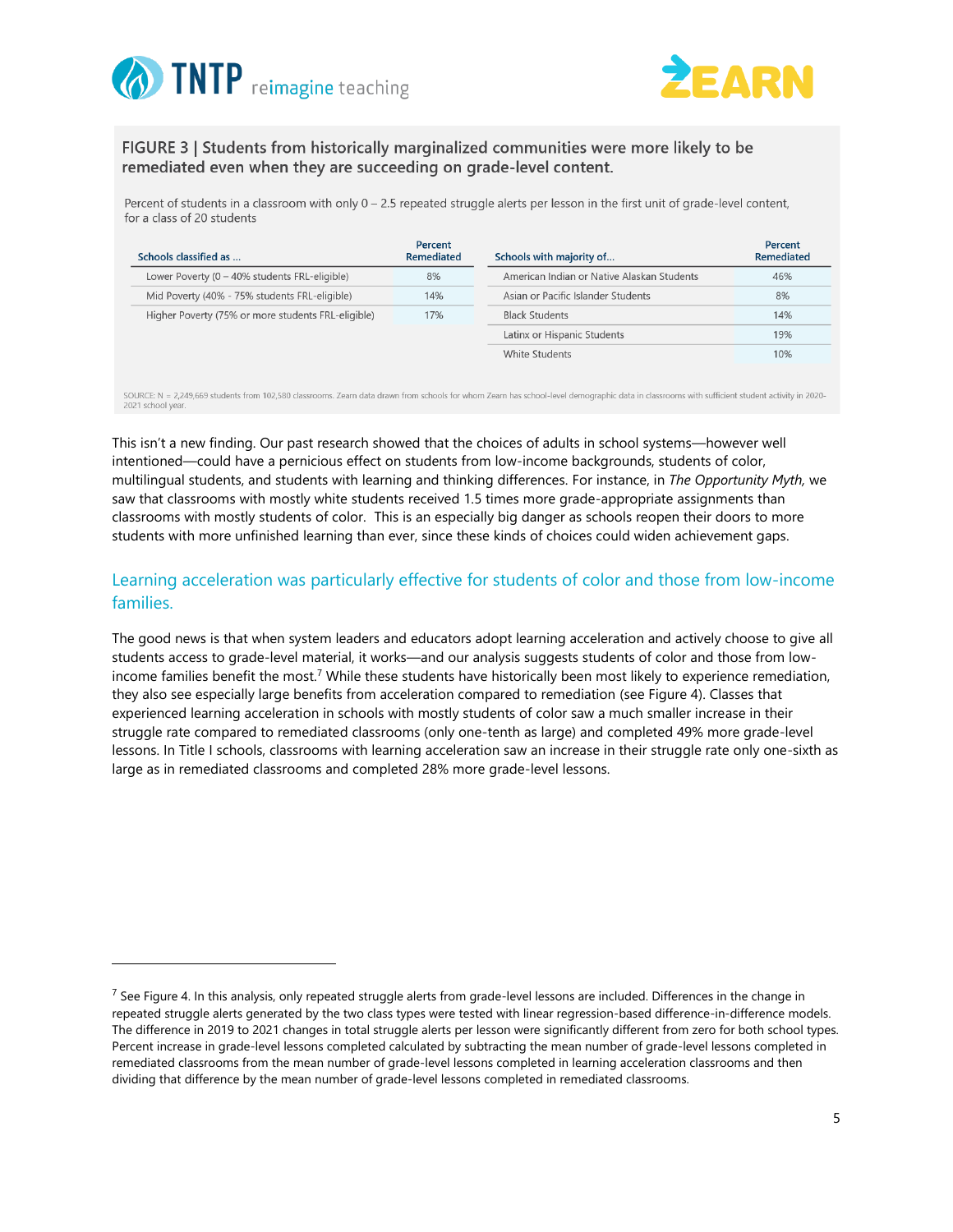



#### FIGURE 4 | Learning acceleration was particularly effective for classrooms serving mostly students of color or students from low-income families.



SOURCE: N = 27,926 students / 3,742 classrooms for the remediated group. N = 22,713 students / 2,337 classrooms for the learning acceleration group. Zeam data drawn from 3rd, 4th, and 5th grade classrooms in school grades that missed the final set of lessons of previous school year with sufficient student activity and 3+ years of continuous data

## **Recommendations**

Our analysis provides strong evidence that learning acceleration—not the traditional approach to remediation should be the foundation of school systems' plans to help students recover unfinished learning from the pandemic. While it may take several years to help every student catch back up to grade level, the choices system leaders make right now will determine whether it happens at all. With the help of funding from the American Rescue Plan, school systems have an opportunity to invest in the tools, training, and support necessary to successfully implement learning acceleration next school year and beyond.

It's important to note that while acceleration involves specific changes to instructional practice, it also requires a fundamental shift in mindset. The racial and income gaps in access to grade-level content we found in our analysis existed long before the pandemic: they are the norm, not the exception. Learning acceleration can only work when educators truly believe that all their students, with appropriate support, can succeed on grade-level content. As uncomfortable as it can be to discuss, these lower academic expectations for students of color—which are often reinforced by the training teachers receive throughout their careers—perpetuate systemic racism in our education system and keep too many students from reaching their potential. Providing opportunities for teachers to see their students succeeding on grade-level work is crucial to equitably implementing learning acceleration.

#### Invest in the Infrastructure for Learning Acceleration

**Ensure students have access to high-quality instructional materials.** Whether you are a school or district leader or a policymaker, you can help ensure your students have consistent access to grade-appropriate assignments by using high-quality instructional materials that are aligned to your state's learning standards. If you don't already have high-quality instructional materials (like those that meet expectations at [EdReports\)](https://www.edreports.org/), run an inclusive process to adopt them. Make sure that your process includes authentically engaging students, families, and your educators in your decision.

**Once your students have access to high-quality instructional materials, ensure your educators have the support to use them well.** This will mean grounding professional learning for teachers, principals, and central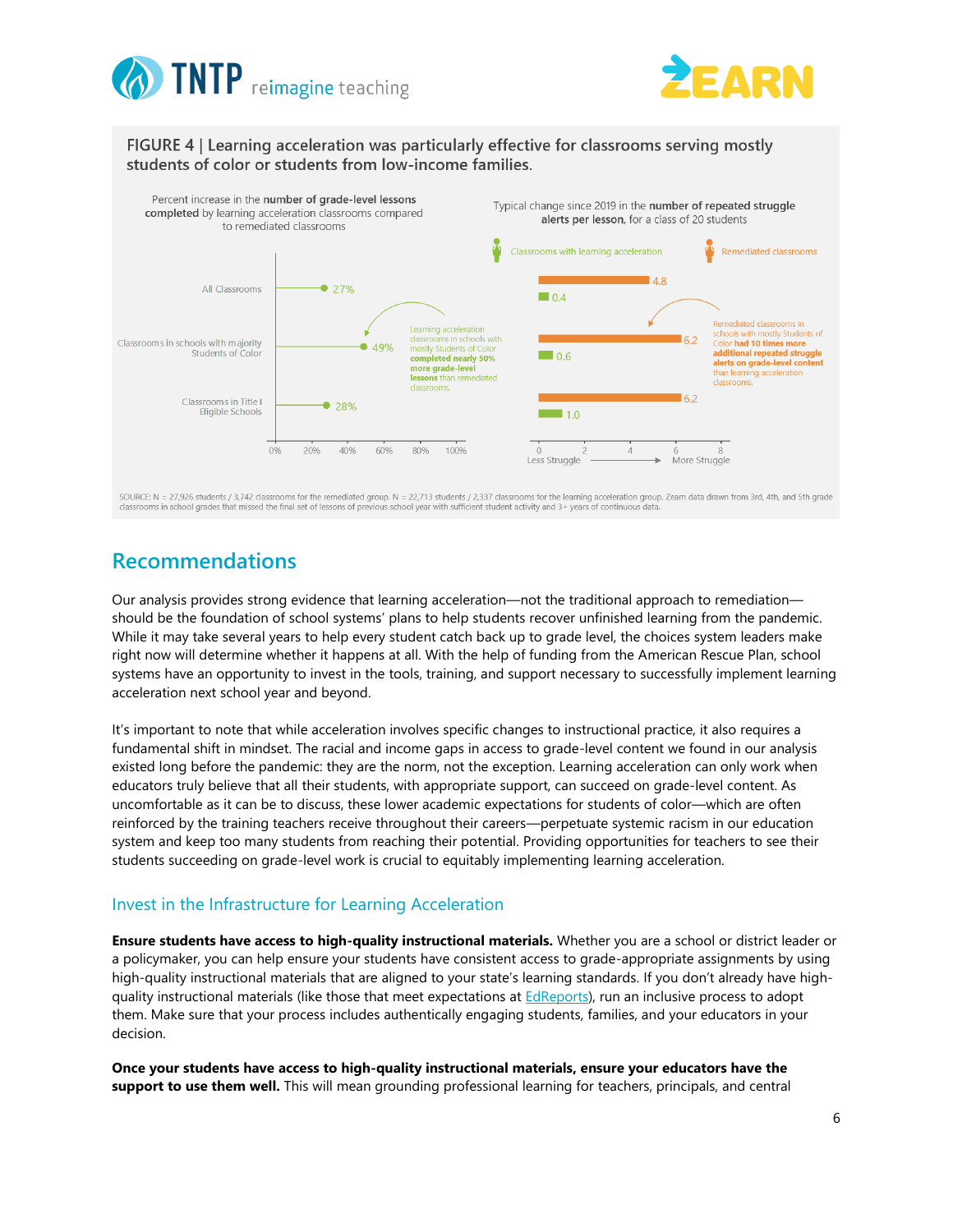



academic staff in those materials. Educators need an effective introduction to the materials and to the expectations for using them. You'll want to anchor your professional learning around supporting teachers to prepare their units and lessons so they deeply understand the content within them and are able to deliver it well. In mathematics, this will often mean focusing on building educators' content knowledge and pedagogical content knowledge, so that they can make decisions about learning acceleration that are grounded in the coherence of math's big ideas.

**Leverage your role in the educational system to elevate learning acceleration—rather than remediation—as a key to helping students recover from the pandemic and addressing longstanding inequities.** If you are a leader at a state education agency, provide guidelines, supports, and resources grounded in learning acceleration. If you work at a curriculum company, ensure that you are providing guidance and support for educators that will help them accelerate learning using your materials. If you are a family member or caregiver, ask your school board members or the educators who work with your students how they are ensuring that all students have access to grade-level content in every class, every day. We all have a role to play in moving beyond the traditional approach to remediation that leaves far too many students behind.

#### Execute Equitably

**Monitor whether your educators are making equitable choices for all students—especially students of color, students from low-income backgrounds, students with learning and thinking differences, and multilingual learners.** Even when you have adopted high-quality instructional materials and provided support to help educators use them, it is imperative that you have systems to measure these choices and that you are prepared to intervene if you see these differences. Consider using [the resources we've designed](https://tntp.org/student-experience-toolkit/view/student-experience-assessment-guide) to support systems in asking students about their experiences and monitoring students' access to grade-appropriate assignments and strong instruction. It's critical to invest in gathering and analyzing this data: assume that inequities exist, and make sure you have systems in place to address them.

**If your students need extra time, find it—and ground their additional supports in learning acceleration.** In many cases, students missed significant instructional time because of COVID-19 school closures. Your system can find additional instructional time through structures like tutoring or resources like educational technology—but using that extra time well can be a challenge. As with regular classroom instruction, make sure to ground that time in grade-level standards rather than remedial coursework, making sure that the experiences students are having in the extra time are priming them for the grade-level work they'll be asked to complete in class. If you're going to leverage tutoring as an extra time strategy, consider the [seven elements of high-impact tutoring.](https://studentsupportaccelerator.com/tutoring)

**Engage families, caregivers, and stakeholders in your learning acceleration strategy.** Ensure that you are communicating often about the fact that your classroom, school, or system is providing students with access to grade-level content and the support they need to master it. In some cases, this strategy may be a significant departure from how you've done things previously—so it's important to be clear about that. Provide regular opportunities for your stakeholders to share feedback on your work and shape decisions around using American Rescue Plan funding to help students recover unfinished learning. This could mean engaging stakeholders in decisions about which high-quality instructional materials you'll select or how you'll create welcoming environments in your school buildings. Consider using our ["Engaging Families and Communities in Reopening Efforts"](https://tntp.org/covid-19-school-response-toolkit/view/engaging-families-and-community-partners-in-reopening-efforts) resource to plan effective approaches to family, caregiver, and stakeholder engagement.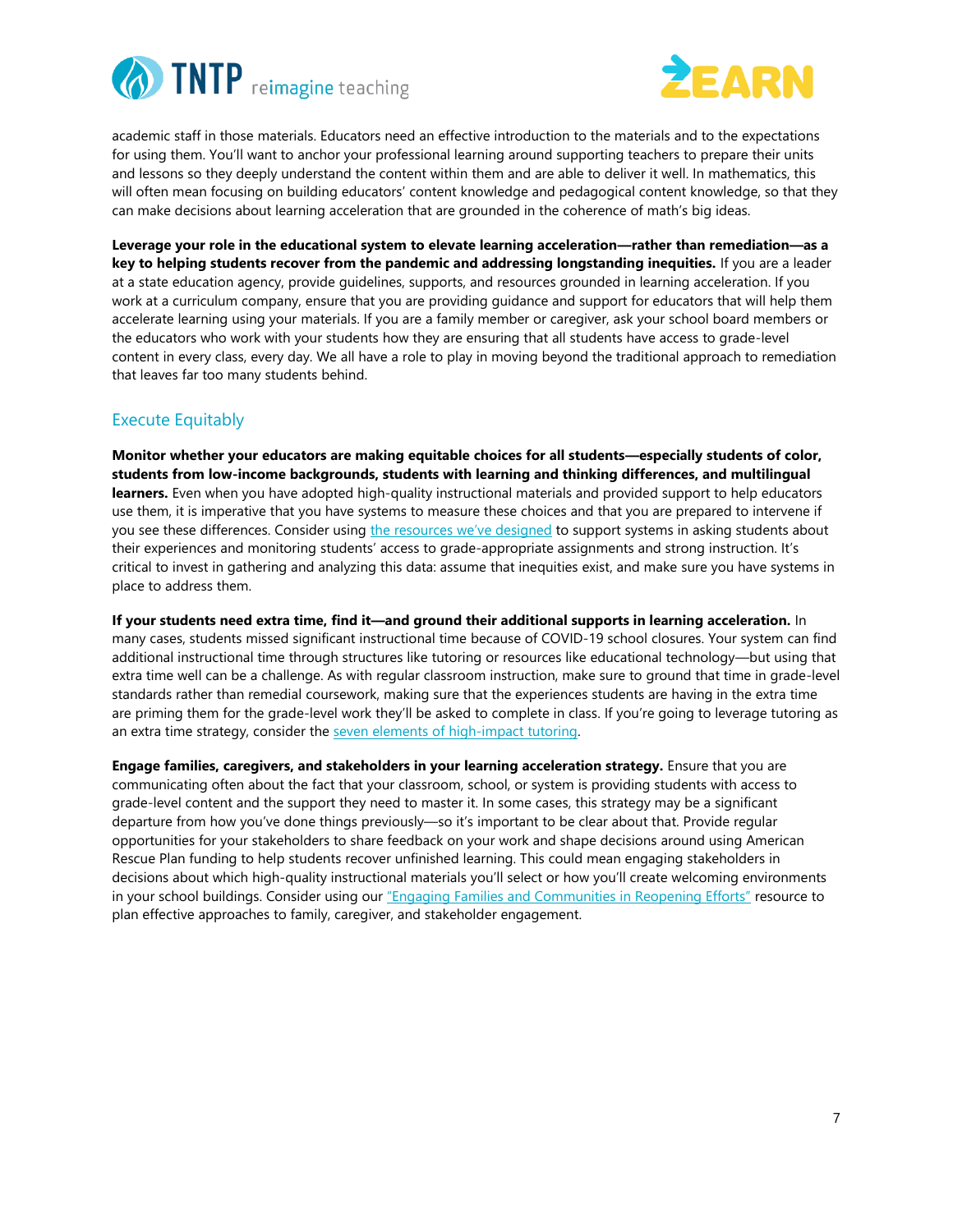



# **APPENDIX: Learning Acceleration Example**

Imagine two third grade mathematics classrooms. Third grade is a seminal year in these students' mathematical careers. They are introduced to several big ideas of math: multiplication, division, and fractions as numbers, all of which are vital for their mathematics understanding in upper grades. In both classrooms, the teachers use a highquality curriculum, teaching coherent, rigorous, and focused lessons that help students make sense of the math. Both teachers incorporate second grade lessons to support their third-grade students' unfinished learning, making choices based on what each believes is best for their students. Here, their philosophies and approaches differ materially.

The first classroom starts the year by fully covering the critical concepts from second grade before starting to teach third grade content; in the second classroom, key previous grade-level content was interwoven just-in-time as the class learns new third grade math ideas. By integrating unfinished learning into the context of new learning, students in the second classroom are able make connections and accelerate.

To see remediation and acceleration in action, let's consider the start of the third-grade learning, which is the first time children learn multiplication and division. Within the first weeks of school, imagine that students start to struggle—particularly when they first encounter partitive division, such as in the below word problem. How each teacher responds to struggle demonstrates this remediation and acceleration approach.

#### *Third grade problem: Ms. Alves puts 21 papers in 7 piles. How many papers are in each pile?*

#### Classroom One: Remediation Approach

In the first classroom, the teacher uses results from a diagnostic test to inform which foundational skills she should address. Almost all her students are not yet proficient in second grade addition and subtraction standards. Knowing that this unfinished learning is critical to future learning, she makes choices based on what she thinks is best for her students. Her philosophy is to support her students to master the basics to allow them to succeed in grade-level math: going back to cover the critical content students might have missed from previous grades before jumping into the new grade's content. She pivots from the third-grade division problem and spends four to six weeks teaching second grade lessons to help students build fluency in two-digit addition and subtraction within 100. She then spends time working on second grade word problems to help students apply that fluency to a variety of problems, before moving to breaking numbers into parts and putting them back together—known as decomposing and composing up to 200. While this work is critical to students' math understanding, it is isolated from the multiplication and division they need to learn at the start of third grade. By mastering the basics first, students do not make the connections they need to solve the partitive division problem.

#### *Second grade lessons to help students build fluency in two-digit addition and subtraction within 100*

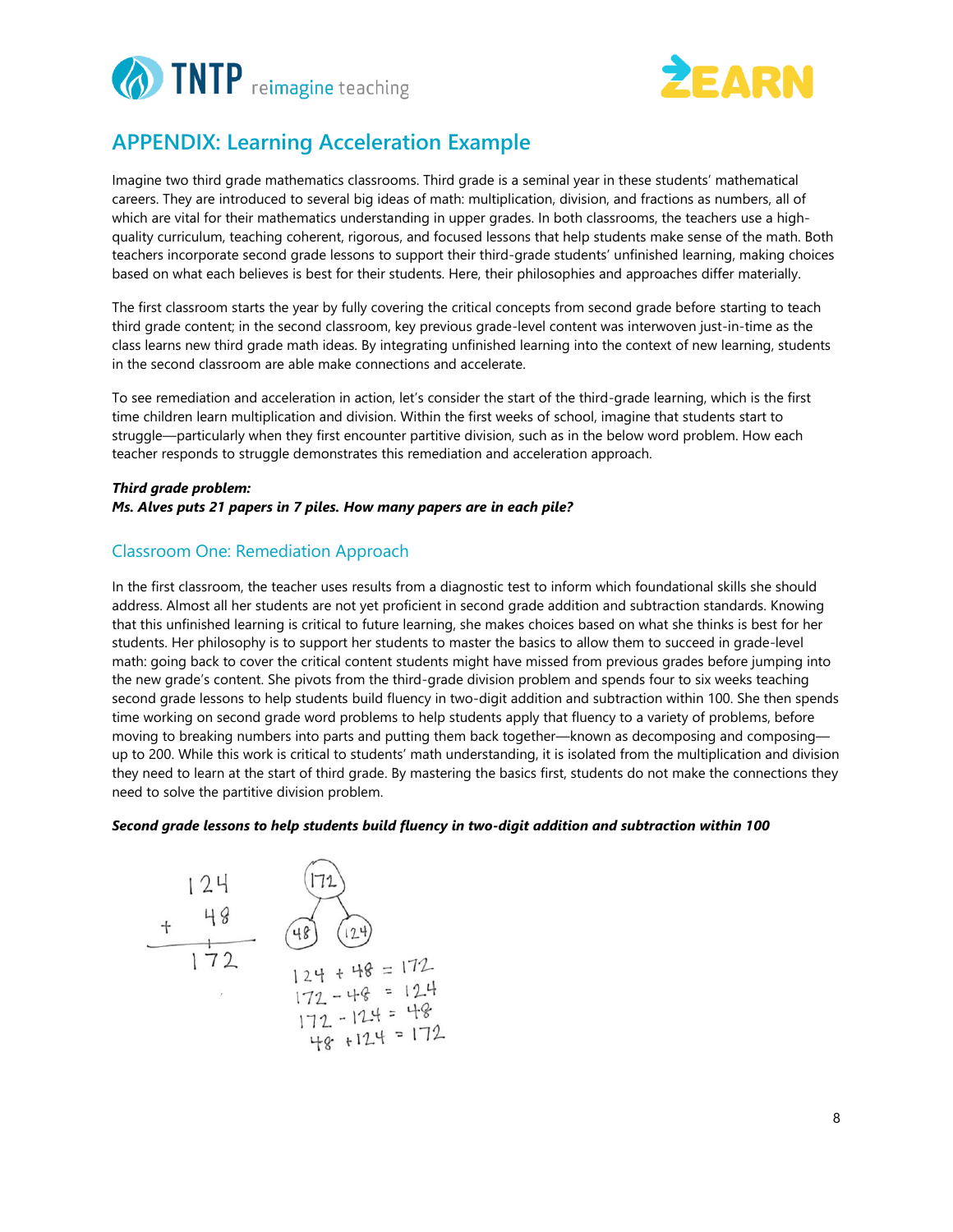



#### Classroom Two: Learning Acceleration Approach

In the second classroom, one following an acceleration approach, the teacher has a different philosophy. To support students with division, she brings in a week or two of lessons from second grade that directly relate to the third-grade unit she is teaching. Specifically, she starts the year with a week of lessons from second grade where students explore equal groups and arrays. In these targeted second grade lessons, students use these visual representations to lay the conceptual foundation for multiplication and division and for the idea that numbers other than 1, 10, and 100 can serve as units. This second-grade work acts as a bridge between Grade 2 learning and students current Grade 3 learning.

#### *Second-grade lessons to help students lay the conceptual foundation for multiplication and division*

*Miss Tam arranges desks into 4 rows of 5. How many desks are in her classroom?*



Specifically, these strategically chosen second-grade lessons act as an entry point to the third-grade partitive division problem of Ms. Alves' 21 papers. First, students represent their thinking with a picture that helps them understand the known parts of the problem: the total number of papers and the number of piles. This visualization helps students make sense of the math. They start by drawing individual items: the individual papers, just like they drew the individual desks. Students could solve the problem at this point, by simply counting the number of papers in each pile or the total number of desks. From here, these visualizations both offer the opportunity for students to also see that they can count by a unit other than 1: a group of 5 desks or a pile of unknown papers. Visually, students see items as groups, rather than individual items, an idea that will help them throughout the first big idea of 3rd grade. From here, they can relate the unknown factor to the size of each group, which in this problem is the size of each pile.

#### *Integrating unfinished learning into the context of new learning*

*Ms. Alves puts 21 papers in 7 piles. How many papers are in each pile?*